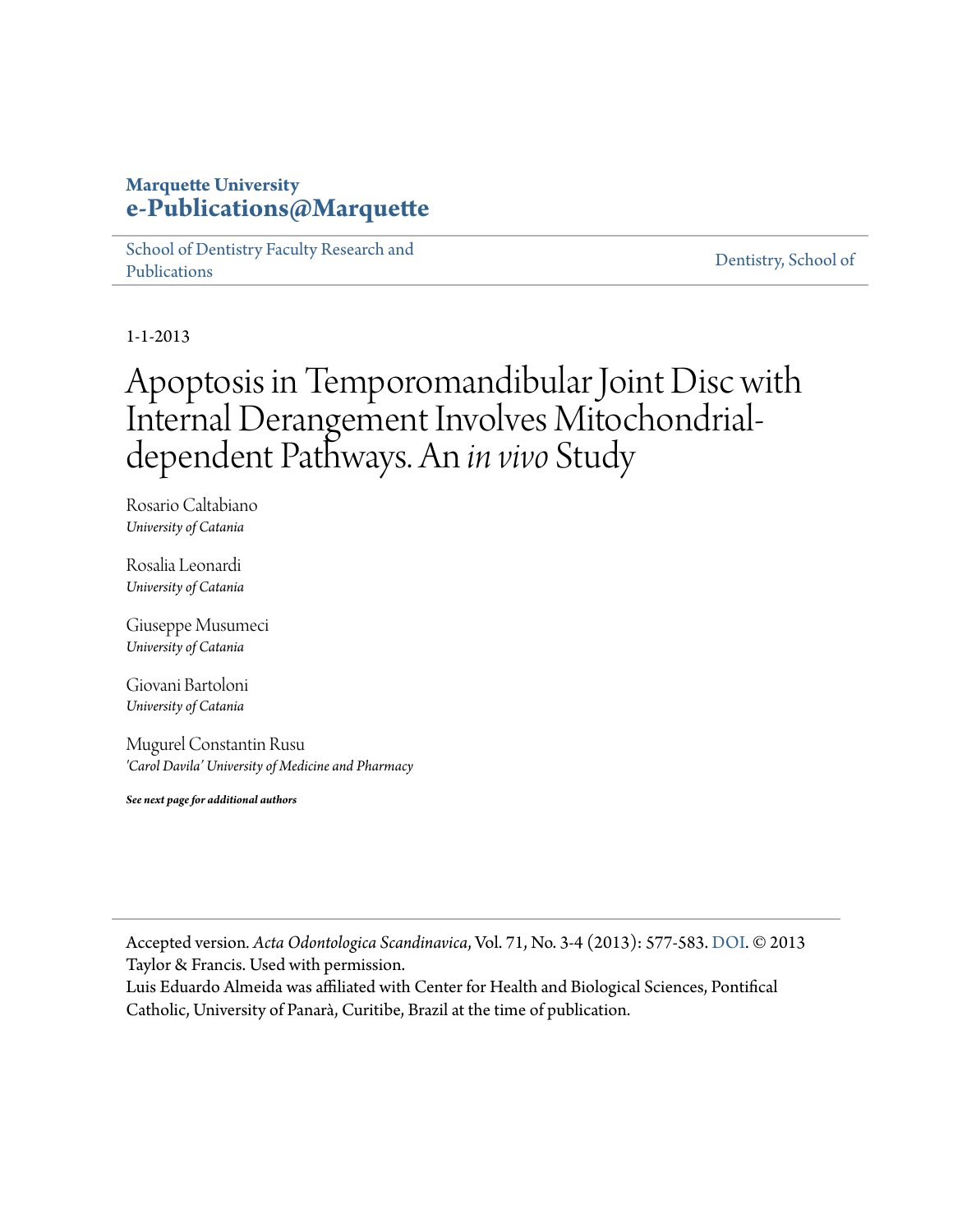#### **Authors**

Rosario Caltabiano, Rosalia Leonardi, Giuseppe Musumeci, Giovani Bartoloni, Mugurel Constantin Rusu, Luis Eduardo Almeida, and Carla Loreto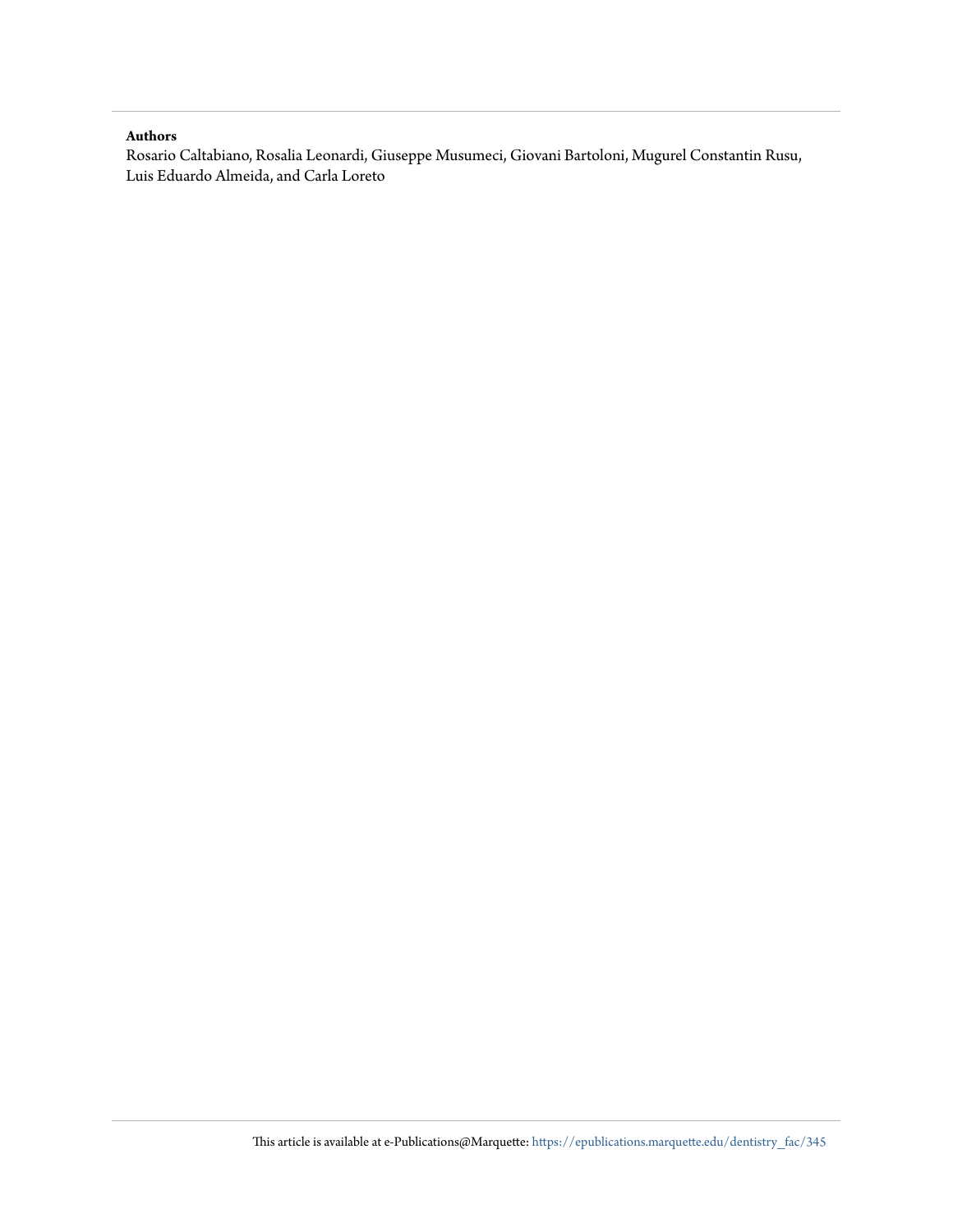**Marquette University**

## **e-Publications@Marquette**

## *Dentistry Faculty Research and Publications/School of Dentistry*

*This paper is NOT THE PUBLISHED VERSION;* **but the author's final, peer-reviewed manuscript.**  The published version may be accessed by following the link in the citation below.

*Acta Odontologica Scandinavica.* Vol. 71. No. 3-4. (2013): 577-583. [DOI.](https://doi.org/10.3109/00016357.2012.700060) This article is © Taylor & Francis and permission has been granted for this version to appear in **e**-[Publications@Marquette.](http://epublications.marquette.edu/) Taylor & Francis does not grant permission for this article to be further copied/distributed or hosted elsewhere without the express permission from Taylor & Francis.

# Apoptosis in temporomandibular joint disc with internal derangement involves mitochondrial-dependent pathways. An *in vivo* study

Rosario Caltabiano Department G.F. Ingrassia, Section of Anatomic Pathology, University of Catania, Italy Rosalia Leonardi Department of Dentistry, University of Catania, Policlinico Universitario, Italy Giuseppe Musumeci Department of Bio-Medical Sciences, University of Catania, Italy Giovanni Bartoloni Fetal and Perinatal Pathology Unit, ARNAS Garibaldi, University of Catania, Italy Mugurel Constantin Rusu Department of Anatomy and Embryology, Faculty of Dental Medicine, 'Carol Davila' University of Medicine and Pharmacology, Bucharest, Romania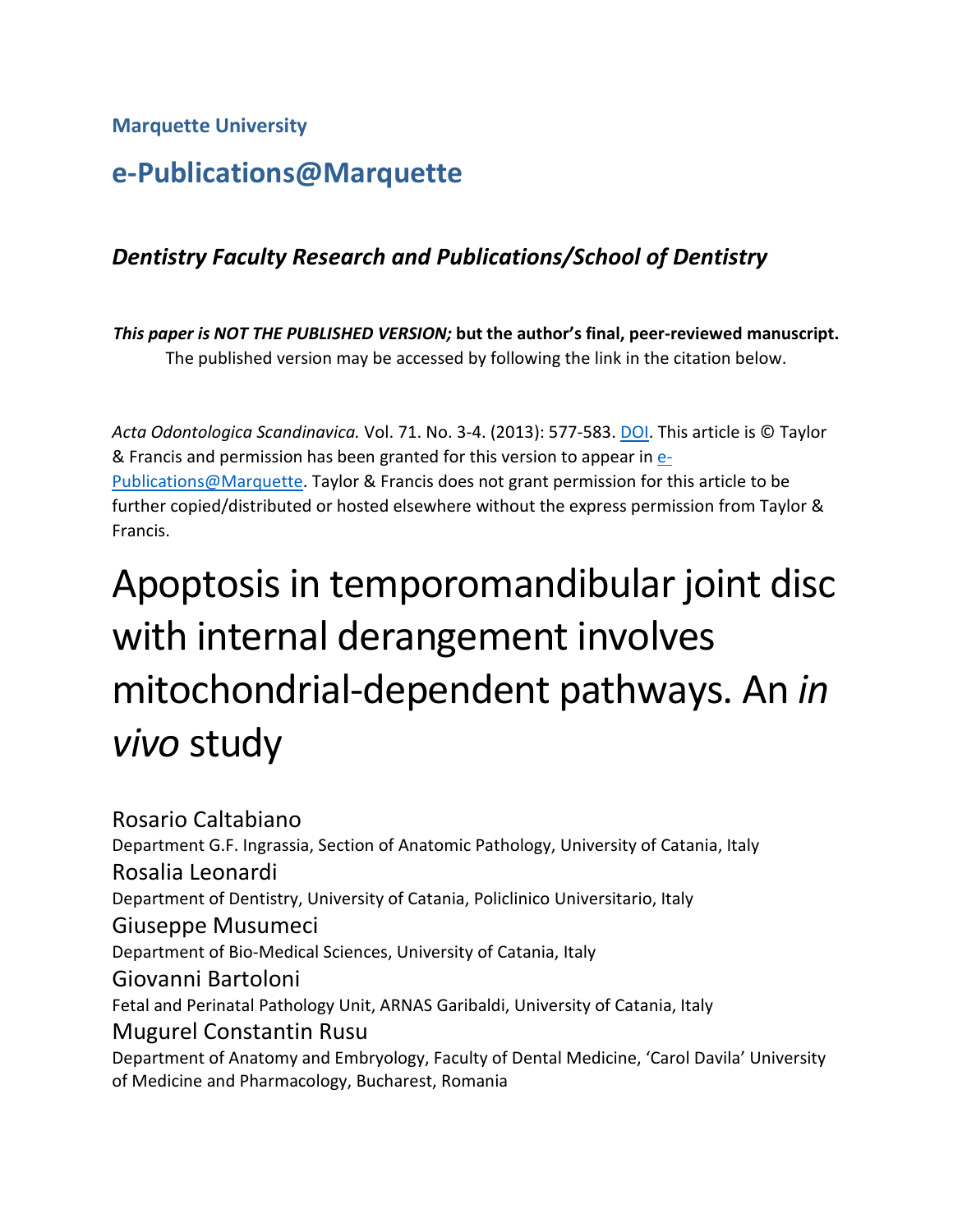## Luis Eduardo Almeida

Center for Health and Biological Sciences, Pontifical Catholic, University of Panará, Brazil

## Carla Loreto

**Department of Bio-Medical Sciences, University of Catania, Italy** 

## Abstract

*Objective.* Two main apoptosis pathways have been identified: an extrinsic (or death receptormediated) and an intrinsic (or mitochondrial) pathway. Apoptotic cell death through the extrinsic pathway has just been described in temporomandibular joint disc (TMJ) with internal derangement (ID); in contrast, no data are available on the involvement of the intrinsic pathway in this tissue. The aim of this work was to investigate whether the intrinsic pathway participates in apoptosis activation in patients with TMJ ID and anterior disc displacement without reduction. *Materials and methods.* Apoptosis activation was studied in TMJ discs from 15 patients with ID and in six unaffected discs using bcl-2–associated X protein (bax), B-cell lymphoma 2 (bcl-2), cytochrome c and caspase 9 immunohistochemistry. A correlation was sought between immunohistochemical findings and degree of disc damage. *Results.* None of the pathological TMJ disc sections were immunopositive for bcl-2; negative bcl-2 immunostaining was detected in affected discs; cytochrome c and caspase 9 immunoreactivity was greater in pathological compared to unaffected discs; the difference was significant and correlated with histopathological degeneration score data (Spearman's rho = 0.617). *Conclusion.* The present findings suggest that in-human TMJ with ID and anterior disc displacement without reduction of cell apoptosis occurs, at least partly, via the mitochondrial pathway, which contributes to the subsequent disc degeneration. These data may have clinical implications and could help devise improved treatment strategies.

Key Words:: displaced TMJ discs, immunohistochemistry, programmed cell death

## Introduction

Apoptosis, or programmed cell death, is a tightly regulated process aimed to remove harmful, damaged or unwanted cells. It is involved in embryogenesis, metamorphosis and normal tissue turnover; its dysregulation gives rise to a variety of pathological conditions [\[1\]](https://www.tandfonline.com/doi/full/10.3109/00016357.2012.700060). This homeostatic mechanism works via two main alternative pathways: the extrinsic (or death receptor-mediated) and the intrinsic (or mitochondrial) pathway. In the former activation of death signaling ligands like tumor necrosis factor (TNF)-*α*, FasL, tumor necrosis factor-related apoptosis-inducing ligand (TRAIL) and members of the TNFreceptor superfamily (e.g. TNF receptor I, DR4, DR5), results in activation of caspase 8, which in turn cleaves and activates the pro-enzyme form of caspase 3, an executioner caspase. The latter destroys the cell's cytoskeletal and reparative proteins <a>[2-5]</a>.

The intrinsic mitochondrial pathway is partly influenced by members of the bcl family bound to the mitochondrial membrane, including bax and bcl-2, which act as pro- or anti-apoptotic regulatory proteins, respectively  $[2]$ . The anti-apoptotic proteins bcl-2 and bcl-XL inhibit release of cytochrome c, whereas pro-apoptotic Bcl-2-associated X protein (bax), Bcl-2 homologous antagonist/killer (bak) and BH3 interacting-domain death agonist (bid) promote its release from mitochondria. Cytochrome c and deoxyadenosine triphosphate (dATP) bind to apoptotic protease activating factor (Apaf-1), forming a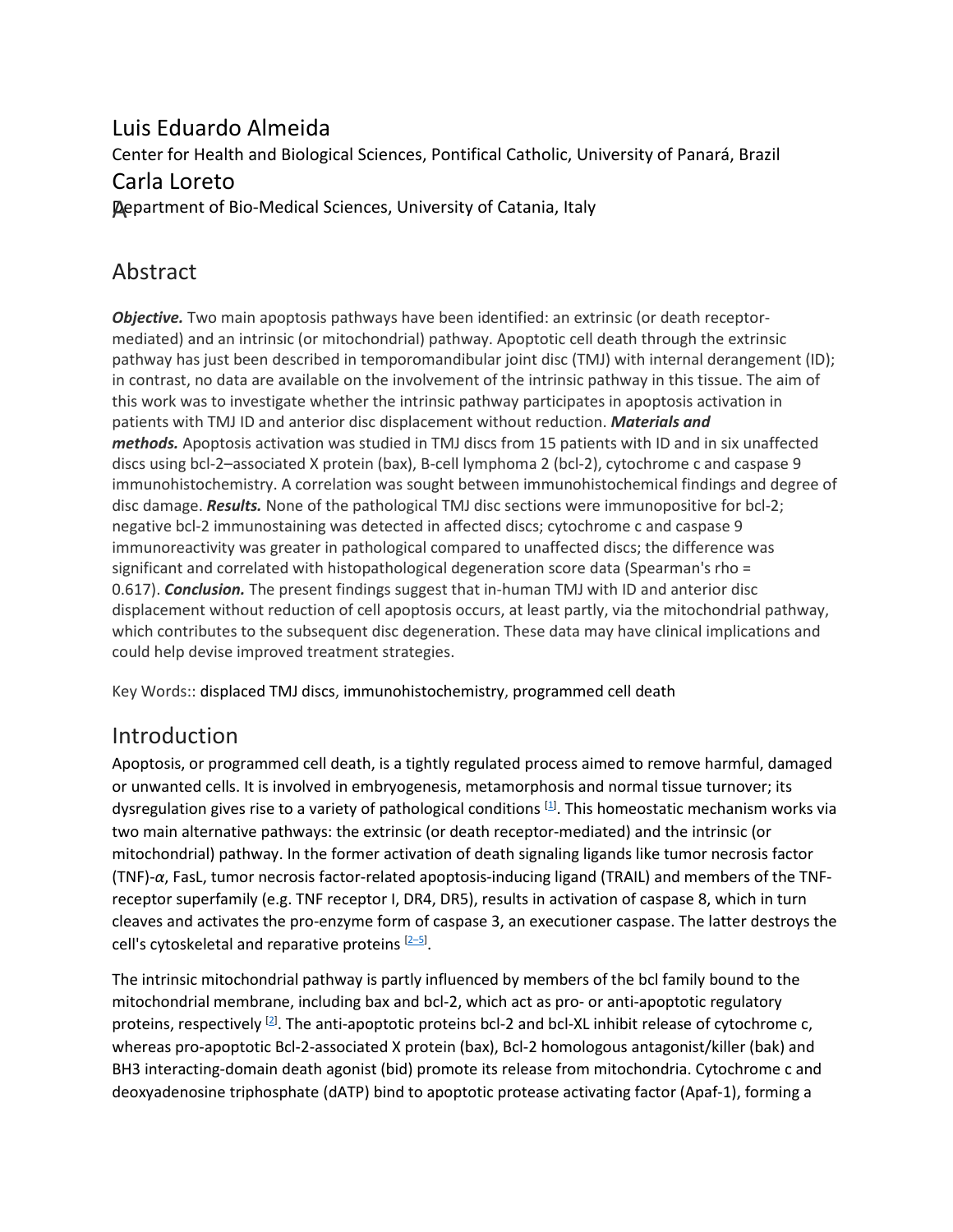multimeric complex that recruits and activates pro-caspase 9, an executioner protease mediating apoptosis, which in turn activates caspase 3, resulting in cell apoptosis [\[6,7\]](https://www.tandfonline.com/doi/full/10.3109/00016357.2012.700060).

Chondrocyte apoptosis plays a significant role in the pathogenesis of temporomandibular joint (TMJ) disorders. The commonest TMJ arthropathy is internal derangement (ID), characterized by anatomical disturbance in disc–condyle complex relationships. ID is likely a precursor of histopathological changes in TMJ disc tissue. Disc displacement is associated to degenerative tissue changes and to cell phenotype modification, possibly as a response to abnormal loading <sup>[8–10]</sup>, although the underlying mechanism has not yet been completely elucidated. These degenerative joint changes are known to be influenced by the type and degree of disc displacement  $[11]$ .

In a recent study of human displaced TMJ discs with ID we described increased chondrocyte-like apoptosis via the extrinsic pathway, which acted as a repair-limiting mechanism  $^{[10]}$ ; in particular we found over-expression of DR5 receptor, its ligand (TRAIL) and chondrocyte-like cells positive for terminal deoxynucleotidyltransferase (TdT)-mediated dUTP-biotin nick end-labeling (TUNEL). These findings correlated with severity of the disc displacement, suggesting a possible pivotal role for the TRAIL system in the pathogenesis of disc degeneration. In the present study we investigated the intrinsic apoptosis pathway in displaced TMJ discs with ID using bax, bcl-2, cytochrome c and caspase 9 immunohistochemistry. We also attempted to correlate the immunohistochemical findings to the degree of TMJ disc damage using a recently devised histopathological degeneration scoring (HDS) system [\[12\]](https://www.tandfonline.com/doi/full/10.3109/00016357.2012.700060).

## Materials and methods

#### Patients and tissues

Surgical TMJ disc specimens (nine right, six left) from 12 female and three male patients with a mean age of 33.1 years (range 25–43) were obtained from the archives of the University of the Pontifical Catholic University of Paranà, Brazil. ID was confirmed by clinical history, physical examination and magnetic resonance imaging. The study was approved by the ethics committee of the Pontifical Catholic University of Paraná (Resolution 196/96 of the National Health Council, registration number 104). The informed consent of each patient was obtained after tissue collection. Patients' age distribution and symptom severity are detailed in Table I. Unassisted maximum mouth opening (MMO) was measured with a millimeter ruler as the inter-incisal distance on maximum mouth opening as a measure of disease severity. Pain intensity in the preceding week was measured on a 100 visual analog scale (VAS) with anchor points 0 for 'no pain' and 100 for the 'worst imaginable pain'.

|                          | Age       |           | <b>MMO</b> |           | <b>VAS</b> |     |
|--------------------------|-----------|-----------|------------|-----------|------------|-----|
|                          | <b>MV</b> | <b>SD</b> | <b>MV</b>  | <b>SD</b> | <b>MV</b>  | -SD |
| ADDwoR 35.4   4.2   27.2 |           |           |            | 4.4       | -81        | 6   |

| Table I. Visual analog scale (VAS); anchor points 0 'no pain' and 100 'worst imaginable pain'. |  |
|------------------------------------------------------------------------------------------------|--|
|------------------------------------------------------------------------------------------------|--|

The diagnosis that led to disc excision was painful disc derangement with impaired function. All patients had previously undergone unsuccessful conservative treatment including bite splinting, physical therapy, chiropractic manipulation, drug therapy and vitamin supplements, for at least 6 months. Discectomy has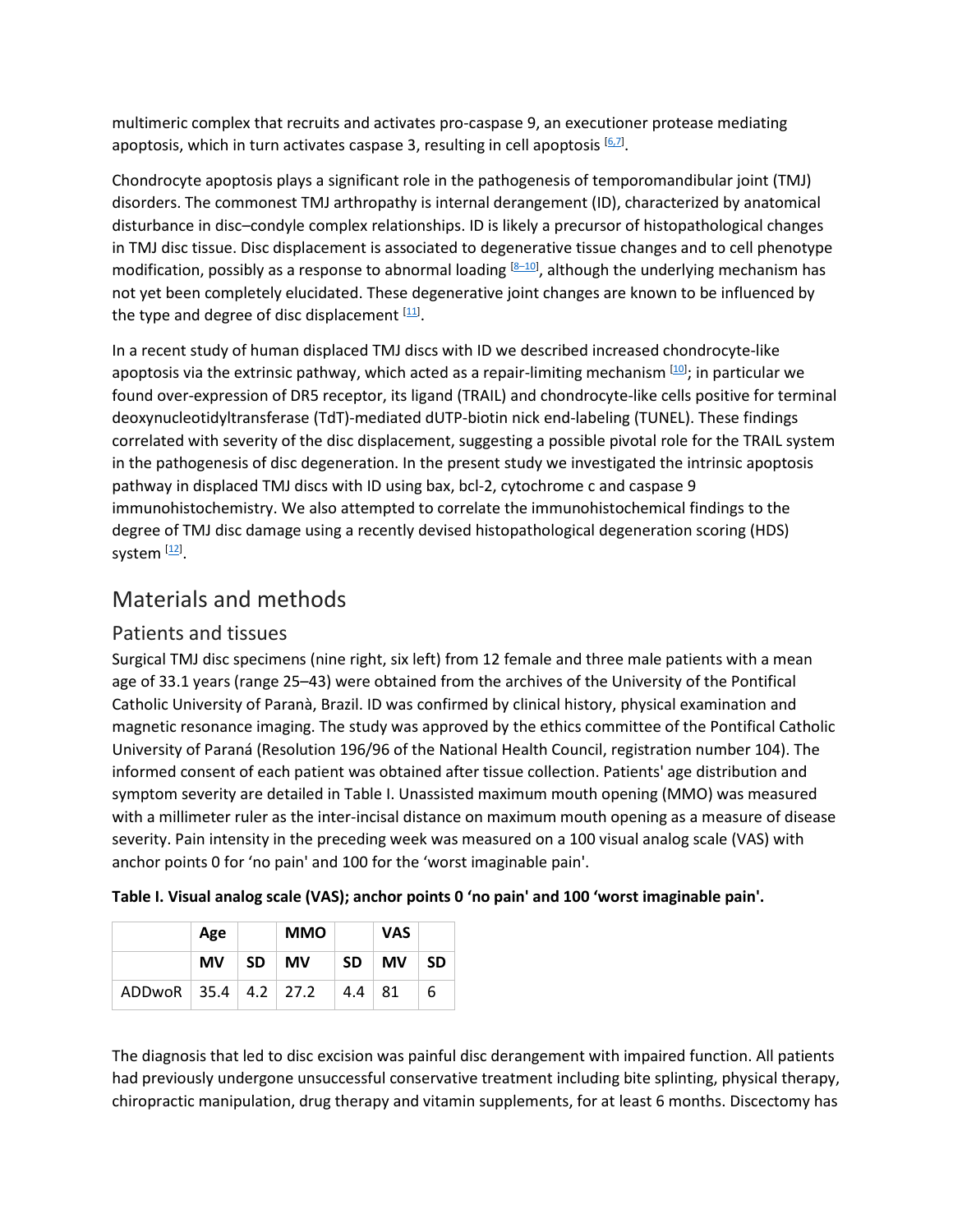come under increasing attack as the standard therapy for disc displacement, as a number of surgeons now favor a conservative approach; however, other researchers still believe in the value of discectomy <sup>[\[13–15\]](https://www.tandfonline.com/doi/full/10.3109/00016357.2012.700060)</sup>. Open surgery for patients with ID therefore has an ethical justification. This small sample of whole TMJ discs was used because they provide exhaustive information on degree of degeneration. Inclusion criteria were unsuccessful non-surgical treatment; a diagnosis of TMJ ID; and tenderness to TMJ palpation or interference with mandibular movements. Exclusion criteria were other TMJ disorders, dentofacial deformity; major jaw trauma; previous TMJ surgery; and previous steroid injections in the TMJ. All discs had anterior disc displacement without reduction (ADDwoR). After surgical excision, all discs were found to be well conserved; they were macroscopically deformed and none had a normal biconcave shape. The anterior and intermediate band and the posterior disc attachment were preserved in all specimens.

Six macroscopically normal human TMJ discs from cadavers of the collection of the Department of Anatomy of Catania University, Catania, Italy, were studied along with the diseased discs. These paraffin-embedded autopsy specimens, obtained from two male and four female subjects aged 40.3 years (range 22–60), were selected because the donors' clinical histories were negative for generalized joint disease or TMJ arthropathy; none had macroscopic signs of degenerative or inflammatory joint disease on dissection and none were displaced. They stained with Harry's hematoxylin on light microscopy and exhibited no detectable pathological changes.

#### Immunohistochemistry

For routine immunohistochemical staining, the specimens were fixed overnight in 10% neutral buffered formalin (Bio-Optica, Milan, Italy). After fixation and overnight washing, each disc was sectioned through its center along a parasagittal plane, perpendicular to its long axis. Each tissue block was dehydrated in graded ethanol, paraffin-embedded with preservation of the longitudinal anatomical orientation, cut into 5-μm-thick sections and placed on silanized glass slides with the anterior band on the right. Slides were dewaxed in xylene, hydrated using graded ethanol (100°, 95°, 80°, 70°, 50°) and washed in distilled water. Endogenous peroxidase activity was quenched by treatment with 3%  $H_2O_2$  for 10 min. Nonspecific antibody binding was blocked by normal horse/goat serum (diluted 1:20 in phosphate buffered saline (PBS), 0.1% bovine serum albumin (BSA)). Sections were irradiated (5 min × 3) in capped polypropylene slide-holders with citrate buffer (pH 6), using a microwave oven (750 W) to unmask antigenic sites.

A rabbit anti-human bax polyclonal antibody diluted 1:100, a ready to use mouse anti-human bcl-2 monoclonal antibody (both from Dako Corporation, Glostrup, Denmark), a rabbit anti-cytochrome c antibody diluted 1:50 (Santa Cruz Biotechnology, Santa Cruz, CA), which detects only cytosolic cytochrome c, and a rabbit anti-human caspase 9 polyclonal antibody (diluted 1:100) (Abcam, Cambridge, MA, USA) were employed. They were applied directly onto sections and slides were incubated overnight (4°C) in a humid chamber. Sections were de-waxed 3-times in PBS. Immune complexes were then treated with a biotinylated link antibody, de-waxed again 3-times in PBS and then detected with peroxidase-labeled streptavidin, both incubated for 10 min at room temperature (LSAB + System-HRP, Dako). After more PBS washings, sections were incubated for 4 min in 0.1% 3,3' diaminobenzidine and 0.02% hydrogen peroxide solution (DAB substrate kit, Vector Laboratories, Burlingame, CA, USA). Sections were lightly counterstained with Mayer's hematoxylin (Histolab Products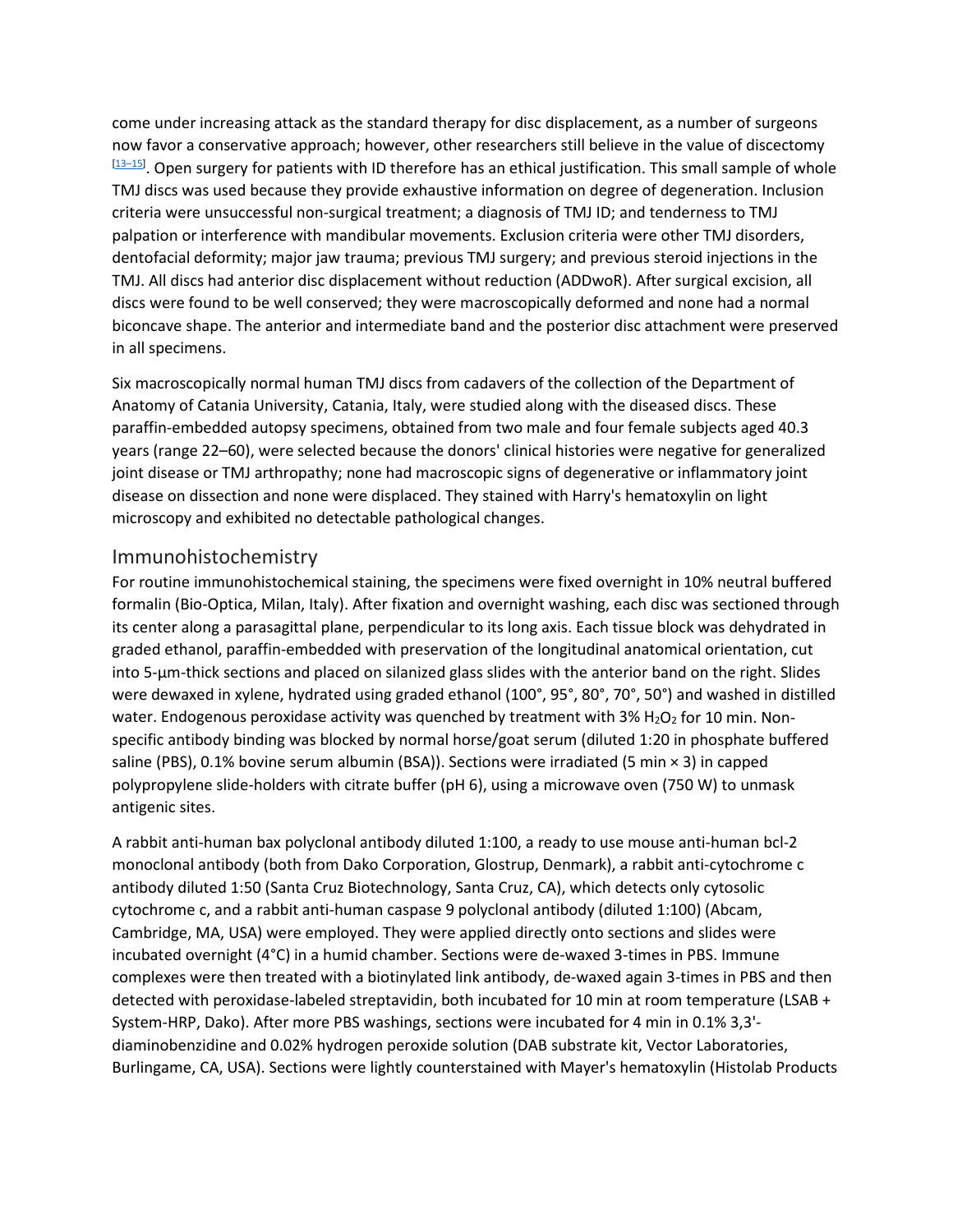AB, Goteborg, Sweden) and finally mounted on GVA mount (Zymed, Laboratories Inc., San Francisco, CA, USA).

The immunoreaction was visualized with an Axioplan light microscope (Zeiss, Oberkochen, Germany).

#### Immunohistochemical evaluation

Immunostained slides were evaluated on a consensus basis by three anatomists, who were blinded to patient identity, clinical status and group identification, using a light microscope.

We applied a semi-quantitative scoring system already used in previous studies that considers staining intensity (SI) and area extent  $^{[16]}$ . SI and the proportion of immunopositive cells were assessed and recorded. SI was graded on a 0–4 scale: 0: no detectable staining; +: weak staining; ++: moderate staining; +++: strong staining; ++++: very strong staining. Immunopositive cells, observed at 200× magnification, were scored as a proportion of 100 cells as 0: <5%; 1: 6–30%; 2: 31–50%; 3: >50%; and 4: >75% (extent score, ES). The final staining score (FSS) was the sum of SI and ES.

#### Positive and negative controls

Positive and negative controls were performed to test the specific reaction of the primary antibodies used in the study. Positive controls were specimens of basal cell carcinoma. For negative controls, randomly collected sections of diseased discs were treated with normal rabbit serum instead of the specific antibodies.

#### Rating of histopathological degeneration

One section in every three from each disc was stained with hematoxylin & eosin (H&E) and graded using a recently devised [\[11\]](https://www.tandfonline.com/doi/full/10.3109/00016357.2012.700060) histopathological degeneration rating tool, the HDS, which rates three measures (collagen bundles, non-specific degenerative changes and presence of vessels) with a score that ranges from 0 (no pathological changes) to 8 (severe degeneration), as described in Table II.

| <b>Collagen bundles</b>          |                                                                          |
|----------------------------------|--------------------------------------------------------------------------|
| 0 points                         | Preservation of multidirectional collagen bundles                        |
| 1 point                          | Altered collagen bundle architecture and/or fragmentation                |
| 2 points                         | Tears                                                                    |
| 3 points                         | Splitting                                                                |
| Non-specific degenerative        |                                                                          |
| changes                          |                                                                          |
| 0 points-                        | No degeneration                                                          |
| 1 point                          | One of the following: fatty degeneration, calcified areas, hyalinization |
|                                  | (fibrosis), or chondroid metaplasia                                      |
| 2 points                         | Two of the following: fatty degeneration, calcified areas, hyalinization |
|                                  | (fibrosis), or chondroid metaplasia                                      |
| 3 points                         | Three or more degeneration features.                                     |
| <b>Degree of vascularization</b> |                                                                          |
| 0 points                         | Absence                                                                  |
| 1 point                          | Capillaries                                                              |
| 2 points                         | Arterioles and venules                                                   |

#### **Table II. Histopathological degeneration grading system.**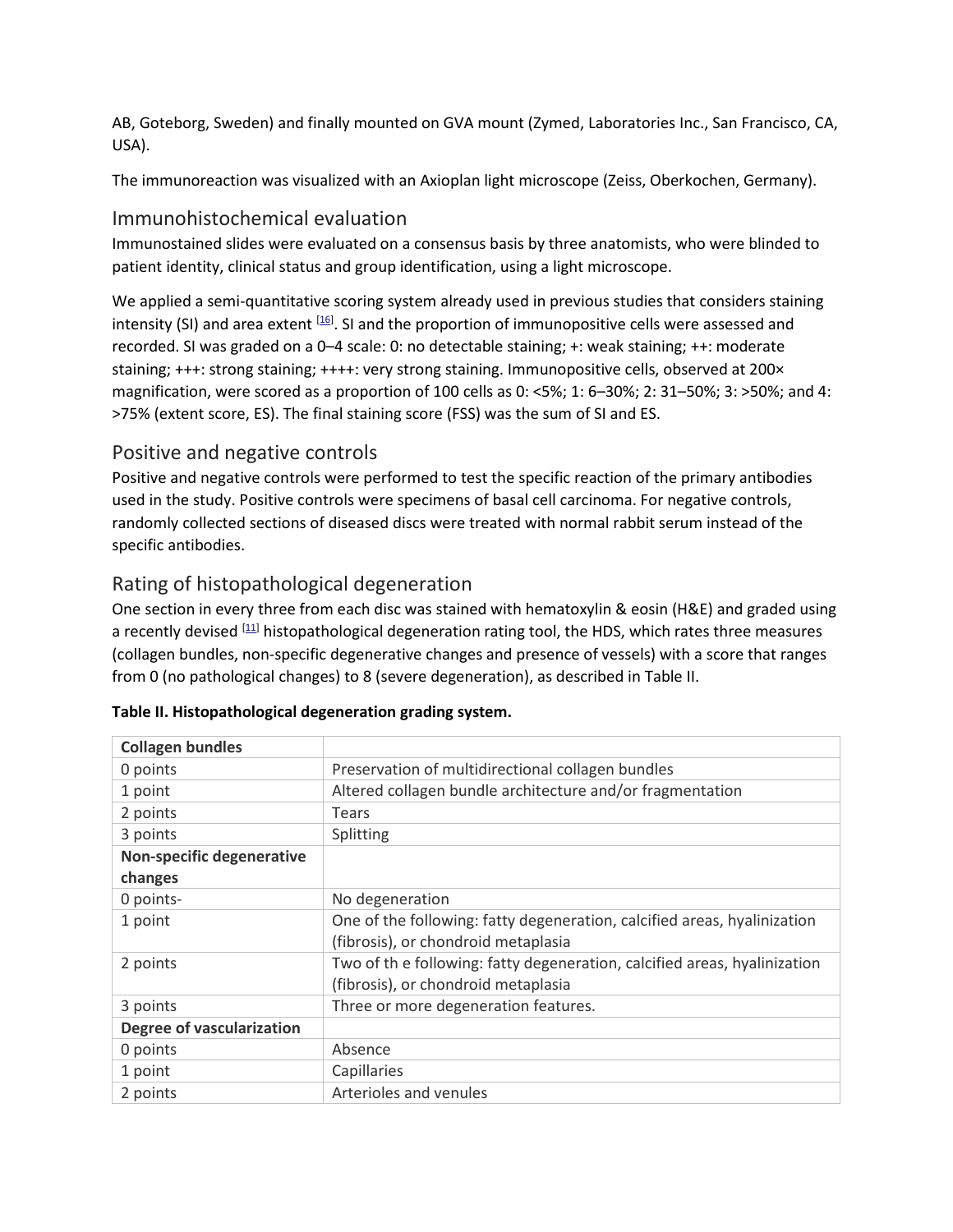Sum 0 or 1 = No TMJ disc degeneration; Sum 2–3 = Moderate degeneration; Sum 4–8 = Severe degeneration.

#### Statistical analysis

Mean and standard deviation were calculated for FSS and HDS data. Bax, bcl-2, cytochrome c and caspase 9 expression levels were compared using Spearman' test. All data were analyzed with the SPSS program (release 16.0, Chicago, IL, USA).

Cohen's kappa was applied to measure the agreement between the three observers and averaged over all three to evaluate overall agreement using the following grading: 0–0.2 (slight), 0.21–0.40 (fair), 0.41– 0.60 (moderate), 0.61–0.80 (substantial), and 0.81–1.0 (almost perfect).

## Results

Histological examination of H&E sections documented changes in collagen fiber arrangement, i.e. fragmentation, tears or splitting, and new vessel formation, in all specimens [\(Figure 1\)](https://www.tandfonline.com/doi/full/10.3109/00016357.2012.700060#F0001). Non-specific disc degeneration was less frequent. The mean HDS was  $4.78 \pm 1.30$  (range  $2-7$ ). The damaged discs also displayed diminished cellularity and an altered cell population ratio with an increase in chondrocyte-like cells related to the severity of the morphological disc damage, and decreased fibroblast-like cells.

**Figure 1.** Histological examination of a H&E section showing alterations in collagen fiber arrangement and new vessel formation. Scale bar 50  $\mu$ m.



The six control discs exhibited preserved multi-directional collagen bundles, absence of vessels and no signs of non-specific disc tissue degeneration.

Patients' discs showed moderate–strong bax, cytochrome c and caspase 9 immunoreactivity (SI: ++/+++; ES: 2–3) in the cytoplasm of fibroblast- and chondrocyte-like cells, albeit with different reaction patterns [\(Figures 2](https://www.tandfonline.com/doi/full/10.3109/00016357.2012.700060#F0002)[,3](https://www.tandfonline.com/doi/full/10.3109/00016357.2012.700060#F0003)[,4\)](https://www.tandfonline.com/doi/full/10.3109/00016357.2012.700060#F0004), whereas in control discs it was nearly undetectable (SI: 0; ES: 0). The difference in bax, cytochrome c and caspase 9 immunostaining between the two sets of samples was significant ( $p < 0.01$ ) and correlated with HDS data (Spearman's rho = 0.617). The mean sample FSS of pathological discs was 4.70 ± 0.64 (range 3.6–5.6). As regards bcl-2, a small number of scattered cells in control discs were immunopositive (SI: 0/+; ES: 0/+) [\(Figure 5\)](https://www.tandfonline.com/doi/full/10.3109/00016357.2012.700060#F0005) as opposed to none of the pathological disc sections (0).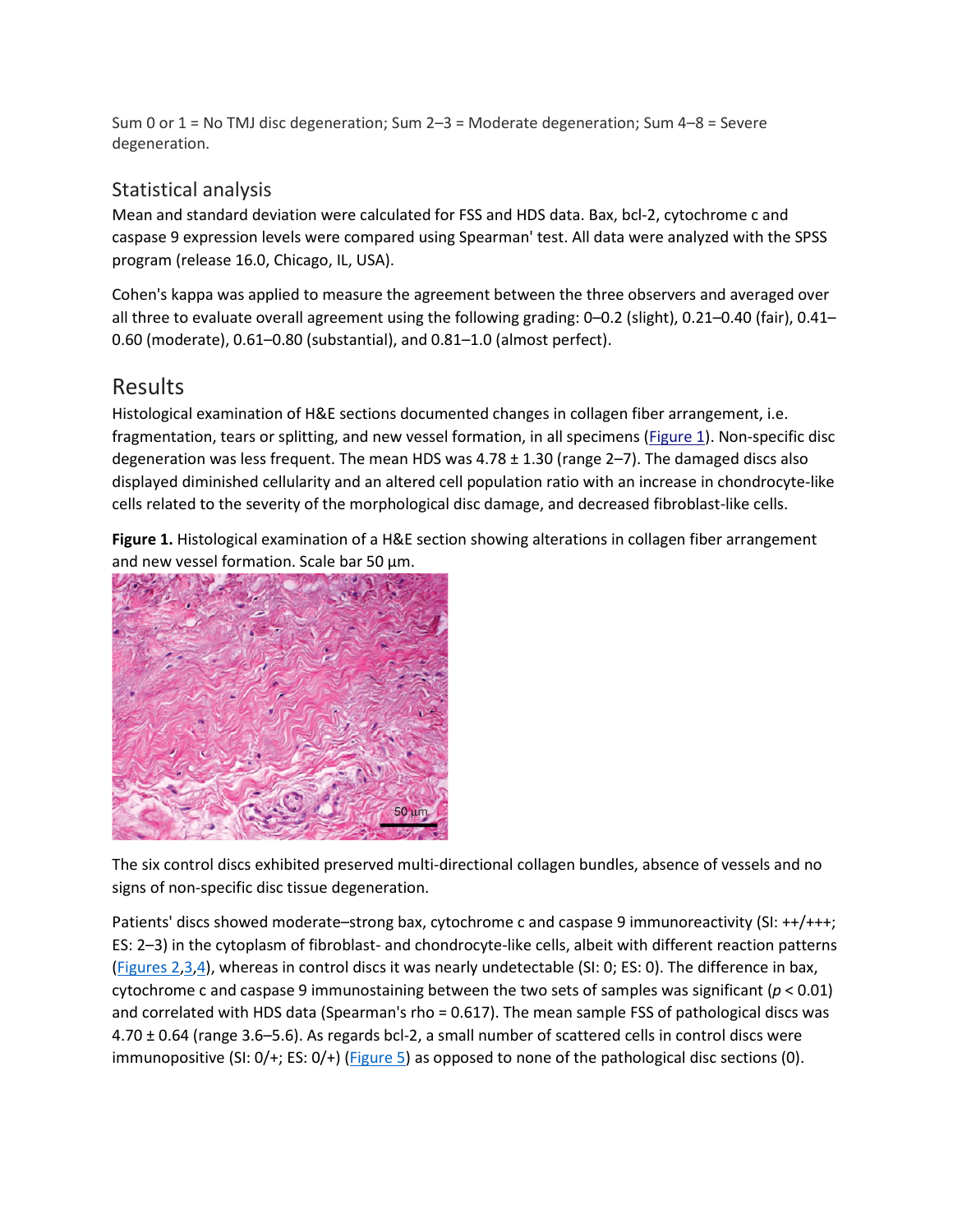**Figure 2.** Bax immunoreactivity in degenerated TMJ disc with ADDowR (×400). Spindle fibroblast-like cells (black arrow) showed strong cytoplasmic immunopositivity. Red arrow indicates a round, strongly immunopositive chondrocyte-like cell. Scale bar 50 µm (28-year-old woman with TMJ disc with internal derangement and ADDowR).



**Figure 3.** Cytochrome c immunoreactivity in degenerated TMJ disc with ADDowR (400×). Red arrow indicates a strongly immunopositive chondrocyte-like cell. Scale bar 50 µm (37-year-old man with TMJ disc with internal derangement and ADDowR).



**Figure 4**. Caspase 9 immunoreactivity in degenerated TMJ disc with ADDowR (×400). The black arrow indicates a spindle fibroblast-like cell showing strong cytoplasmic immunopositivity. Scale bar 50 µm (34-year-old woman with TMJ disc with ADDowR).

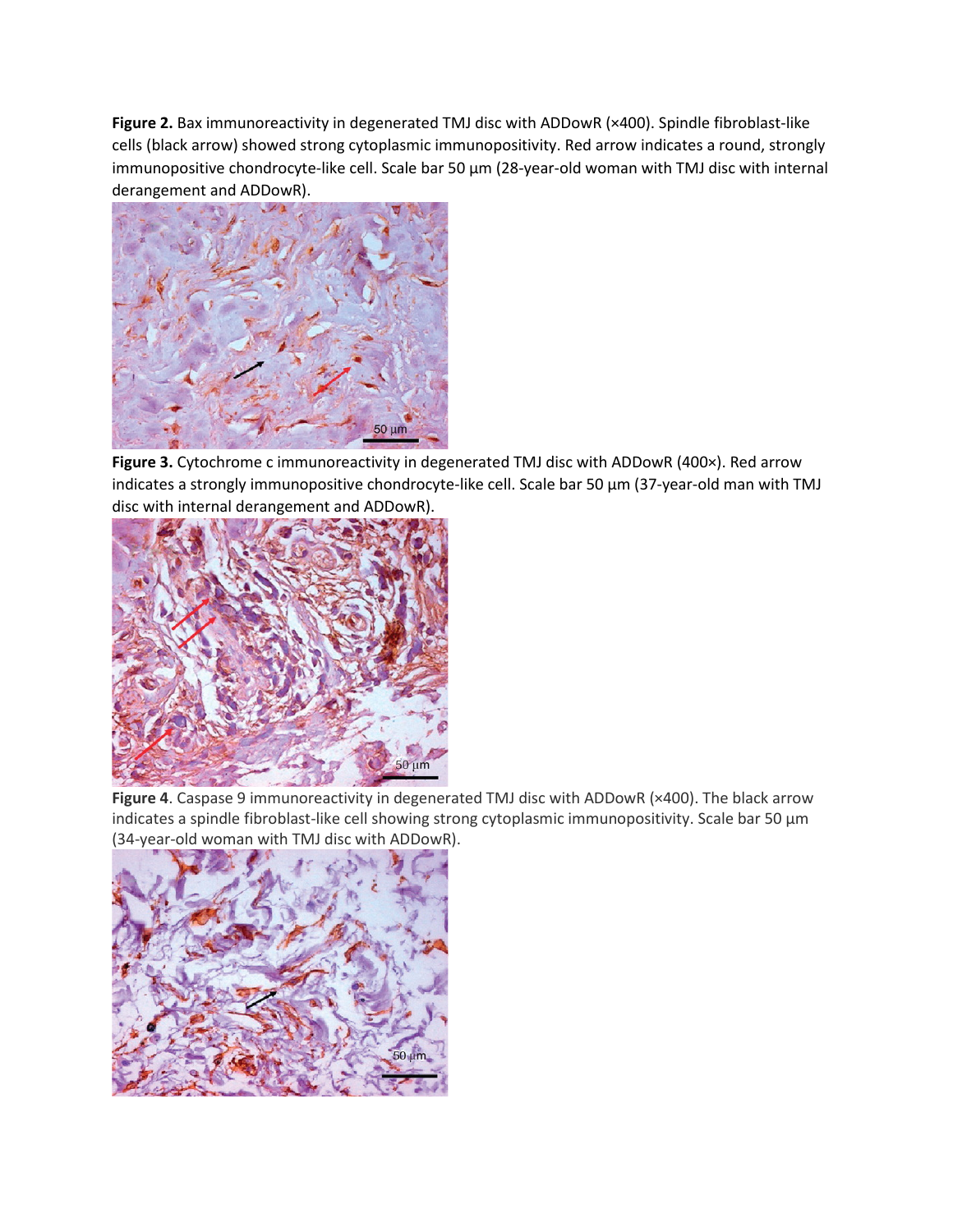**Figure 5.** Bcl-2 immunostaining in normal TMJ disc (400×) demonstrating weak immunopositivity in few spindle fibroblast-like cells. Scale bar 50 µm (36-year-old woman with TMJ disc with internal derangement and ADDowR)[.](https://www.tandfonline.com/doi/full/10.3109/00016357.2012.700060)



In positive controls, basal cell carcinoma tissue demonstrated cytoplasmic immunostaining for bax, bcl-2, cytochrome c and caspase 9.

Staining intensity and the proportion of immunopositive cells were assessed and recorded for each antibody [\(Figure 6\)](https://www.tandfonline.com/doi/full/10.3109/00016357.2012.700060#F0006).

**Figure 6.** Staining intensity and proportion of immunopositive cells were assessed and recorded in discs from temporomandibular joints with internal derangement and anterior disc displacement without reduction. Staining intensity (SI) was graded on a 0–4 scale: 0: no detectable staining; +: weak staining; ++: moderate staining; +++: strong staining; ++++: very strong staining. Immunopositive cells, observed at 200× magnification, were scored as a proportion of 200 cells as 0: <5%; 1: 6–30%; 2: 31–50%; 3: >50%; and 4: >75% (extent score, ES). The final staining score (FSS) was the sum of SI and ES. \* *p* < 0.01. 1 = Rabbit anti-human bax polyclonal antibody, SI: ++–+++; ES: 3–4. 2 = Mouse anti-human bcl-2 monoclonal antibody, SI: 0; ES: 0/+. 3 = Rabbit anti-cytochrome c polyclonal antibody, SI: ++–+++; ES: 3– 4. 4 = Rabbit anti-human caspase 9 polyclonal antibody, SI: ++–+++; ES: 3–4.



### **Discussion**

Apoptosis-induced morphological changes play an important role in the postnatal functional adaptation of the TMJ to external stimuli, such as mechanical strain <sup>[17]</sup>. A quantitative relationship between repetitive loading and apoptosis has been demonstrated in some types of cartilage [\[18\]](https://www.tandfonline.com/doi/full/10.3109/00016357.2012.700060) . *In vitro* studies of inter-vertebral disc (IVD), very similar to TMJ disc, under increased tension and compression, suggest the existence of a tissue strain threshold that initiates cell death in the annulus fibrosus [\[19\]](https://www.tandfonline.com/doi/full/10.3109/00016357.2012.700060).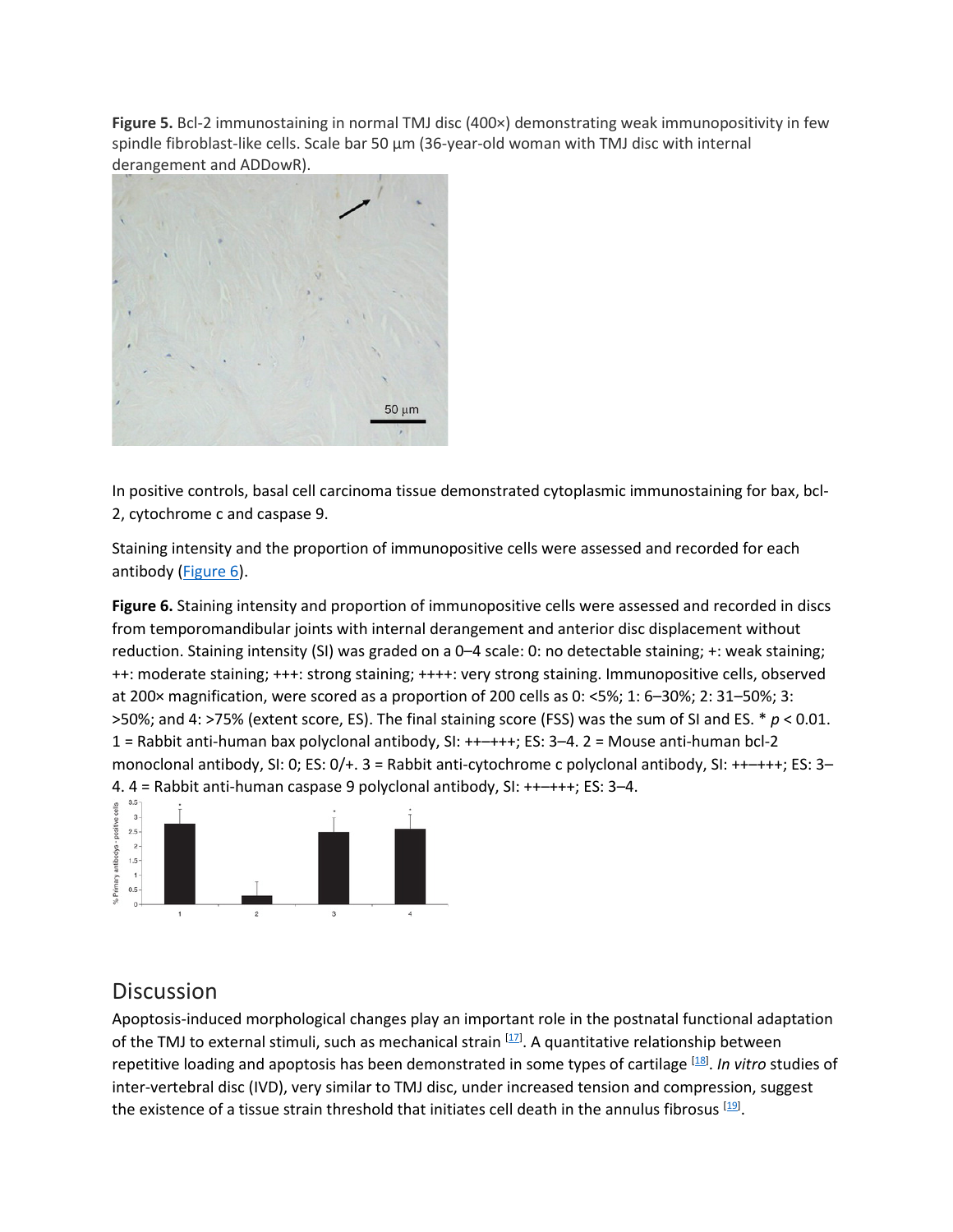Apoptosis is controlled by a variety of cell signals that may originate outside cells (extrinsic pathway) or intra-cellularly (intrinsic pathway). Studies of herniated lumbar and TMJ discs suggest that apoptosis is associated with disc degeneration <sup>[16,20,21]</sup>. In a recent paper we demonstrated a correlation between tumor necrosis factor-related apoptosis-inducing ligand, which activates the extrinsic pathway, and TMJ disc degeneration [\[22\]](https://www.tandfonline.com/doi/full/10.3109/00016357.2012.700060). In the present study we focused on the intrinsic pathway, investigated the immunohistochemical expression of bax, bcl-2, cytochrome c and caspase 9 in degenerated discs from patients with TMJ ID and hypothesized that immunoreactivity might correlate with extent of pathological transformation.

The bax, cytochrome c and caspase 9 upregulation associated to immunonegative bcl-2 expression documented in our disc sections suggest that disc damage involves activation of fibrocartilage cell apoptosis through the mitochondrial pathway. As we demonstrated in a previous study [\[10\]](https://www.tandfonline.com/doi/full/10.3109/00016357.2012.700060), apoptosis activation through the extrinsic pathway was closely related to HDS values.

The healthy TMJ usually undergoes a variety of functional strains and continuously adapts to changing functional demands to preserve structural and functional integrity. TMJ disc displacement is associated to a general remodeling response caused by abnormal mechanical loading that generally evolves as tissue degeneration, because cells can sense and convert the overload into biological signals that result in tissue responses  $^{[23-25]}$ . In this respect disc cells play an important role in maintaining disc matrix turnover; in fact disc degeneration seems to be associated with decreased cellularity through apoptosisrelated processes which in turn lead to impaired extracellular matrix generation, organization and repair [\[12,20,21,26–31\]](https://www.tandfonline.com/doi/full/10.3109/00016357.2012.700060) .

It is a common notion that pro-inflammatory mediators and mechanically-induced signaling events strongly affect the IVD cell matrix and also have the potential to promote disc cell apoptosis, which in trauma appears to involve heavily the intrinsic mitochondria-mediated signaling sequence [23.32].

Bcl-2 and bax are, respectively, anti- and pro-apoptotic oncoproteins involved in apoptosis regulation and modulate cell survival and death <sup>[33]</sup>. Huang et al. <sup>[\[34\]](https://www.tandfonline.com/doi/full/10.3109/00016357.2012.700060)</sup> were the first to describe these molecules in normal rabbit craniomandibular joint (CMJ), documenting high bcl-2 and low bax expression in fibrocartilage chondrocytes and suggesting that they are metabolically active, long-lived cells not subject to growth or cycling. Equilibrium expression of proto-oncogenes such as bcl-2 and bax ensures their prolonged survival and metabolic action in maintaining a functional fibrocartilage. Therefore, the expression pattern of these oncoproteins suggests that they play an important role in cell survival and death in normal CMJ cartilage.

Deactivation of bcl-2 results in the loss of mitochondrial wall integrity and consequent egress of cytochrome c from mitochondria. In cytosol, cytochrome c activates caspase 9, which activates the executioner caspase 3, resulting in cell apoptosis. Wu et al. <sup>[35]</sup> detected a decrease in bcl-2 and a gradual increase in bax expression on Western blots from surgically displaced rabbit disc. They also noted that, in some conditions, including a change in biomechanical force, changes in their expression were associated to little histological change <sup>[36]</sup>, but they did not correlate this value with a histopathological score. These data indicate that appropriate bax and bcl-2 levels may contribute to maintaining the articular cartilage and that an altered bcl-2/bax ratio may be a key to the progression of cartilage destruction [\[35,36\]](https://www.tandfonline.com/doi/full/10.3109/00016357.2012.700060).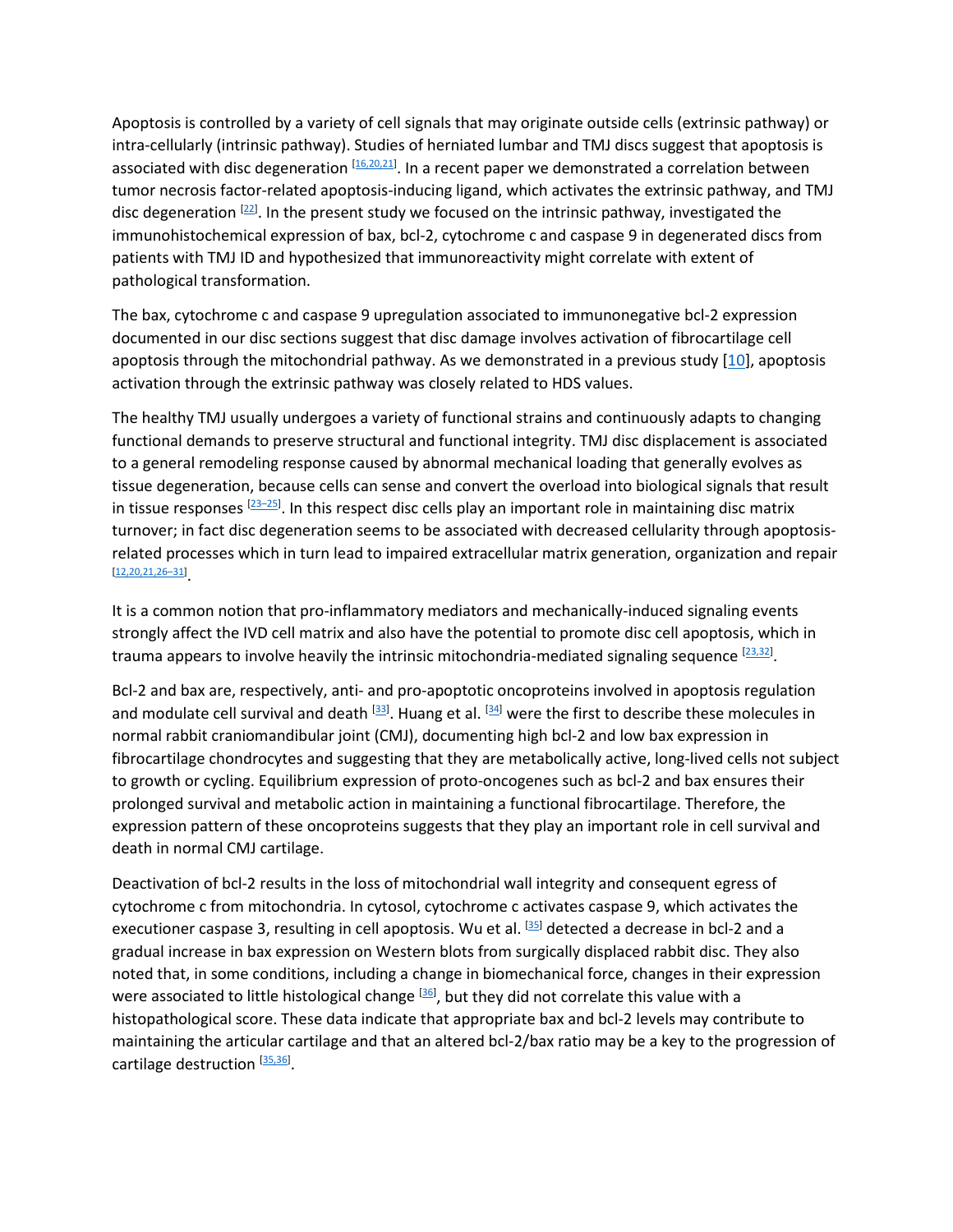Our findings also provide evidence that bax, cytochrome c and caspase 9 immunohistochemical expression correlates with HDS values, whereas bcl-2 immunostaining was not expressed, in line with previous IVD data [\[12,20,21\]](https://www.tandfonline.com/doi/full/10.3109/00016357.2012.700060).

Apoptosis is initiated by extrusion of cytochrome c, an intra-mitochondrial protein that is essential for mitochondrial survival. Extruded cytochrome c activates caspase 9, which in turn activates caspase 3 [\[5,37\]](https://www.tandfonline.com/doi/full/10.3109/00016357.2012.700060). Caspase 9 is the executioner protease acting in the mitochondrial pathway, whereas caspase 8 belongs to the extrinsic pathway; the two enzymes activate caspase 3, resulting in cell death.

In conclusion we demonstrated that in human TMJ with ID and ADDwoR cell apoptosis occurs, at least partly, via the mitochondrial pathway, and that the immunohistochemical expression of bax, cytochrome c and caspase 9 correlates with the degree of disc damage. Cell loss due to the involvement of this apoptotic pathway therefore seems to have a role in TMJ disc degeneration. These data may have clinical implications and help devise improved treatment strategies.

*Declaration of interest:* The authors report no conflicts of interest. The authors alone are responsible for the content and writing of the paper.

#### References

- 1. Huppertz B, Kaufmann HGFP. The apoptosis cascade-morphological and immunohistochemical methods for its visualization. Anat Embryol 1999;200:1–18.
- 2. Tschoeke SK, Hellmuth M, Hostmann A, Robinson Y, Ertel W, Oberholzer A, et al. Apoptosis of human intervertebral discs after trauma compares to degenerated discs involving both receptormediated and mitochondrial-dependent pathways. J Orthop Res 2008;26:999–1006.
- 3. Adams JM, Cory S. The Bcl-2 protein family: arbiters of cell survival. Science1998;281:1322–6.
- 4. Ferri KF, Kroemer G. Organelle-specific initiation of cell death pathway. Nat Cell Biol 2001;3:E255–63.
- 5. Park JB, Lee JK, Park SJ, Kim KW, Riew KD. Mitochondrial involvement in fas-mediated apoptosis of human lumbar disc cells. J Bone Joint Surg Am2005;87:1338–42.
- 6. Budihardjo I, Oliver H, Lutter M, Luo X, Wang X. Biochemical pathways of caspase activation during apoptosis. Annu Rev Cell Dev Biol 1999;15:269–90.
- 7. Fesik SW. Insights into programmed cell death through structural biology. Cell2000;103:273–82.
- 8. Milam SB, Zardeneta G, Schmitz JP. Oxidative stress and degenerative temporomandibular joint disease: a proposed hypothesis. J Oral Maxillofac Surg 1998;56:214–23.
- 9. Jibiki M, Shimoda S, Nakagawa Y, Asada K, Ishibashi K. Calcifications of the disc of the temporomandibular joint. J Oral Pathol Med 1999;28:413–19.
- 10. Loreto C, Musumeci G, Leonardi R. Chondrocyte-like apoptosis in temporomandibular joint disc internal derangement as a repair-limiting mechanism. An *in vivo* study. Histol Histopathol 2009;24:293–8.
- 11. Loreto C, Musumeci G, Castorina A, Loreto C, Martinez G. Degenerative disc disease of herniated intervertebral discs is associated with extracellular matrix remodeling, vimentin-positive cells and cell death. Ann Anat 2011;193:156–62.
- 12. Leonardi R, Rusu MC, Loreto C. Temporomandibular joint disc: a proposed histopathological degeneration grading score system. Histol Histopathol2010;25:1117–22.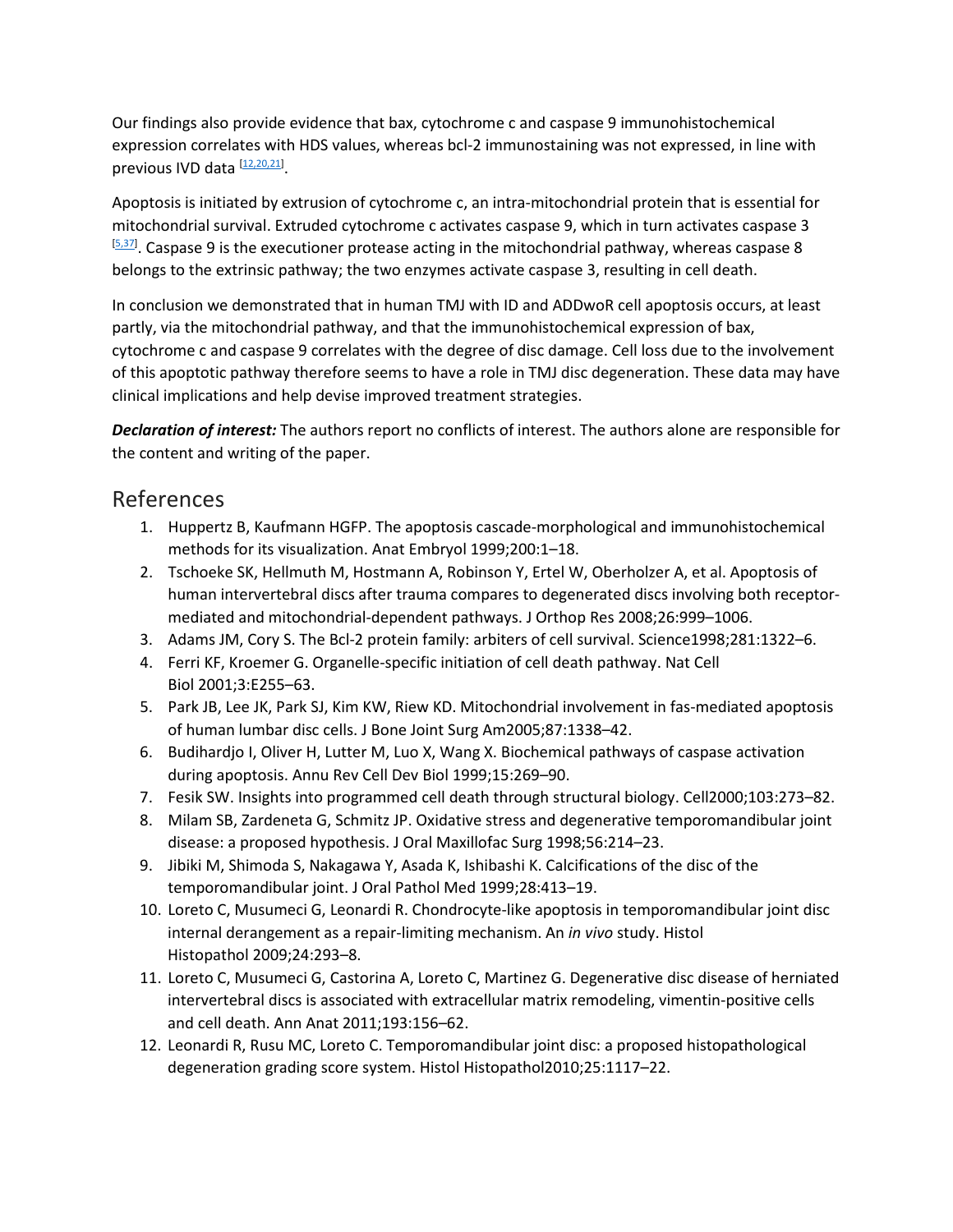- 13. Dimitroulis G. The role of surgery in the management of disorders of the temporomandibular joint: a critical review of the literature. Int J Oral Maxillofac Surg 2005;34:231–7.
- 14. Dolwick MF. Temporomandibular joint surgery for internal derangement. Dent Clin North Am 2007;51:195–208.
- 15. Miloro M, Henriksen B. Discectomy as the primary surgical option for internal derangement of the temporomandibular joint. J Oral Maxillofac Surg2010;68:782–9.
- 16. Loreto C, Almeida LE, Trevilatto P, Leonardi R. Apoptosis in dispiaced temporomandibular joint disc with and without reduction: an immunohistochemical study. J Oral Pathol Med 2011;40:103–10.
- 17. Matsuda S, Mishima K, Yoshimura Y, Hatta T, Otani H. Apoptosis in development of the temporomandibular joint. Anat Embryol 1997;196:383–91.
- 18. Benjamin M, Ralphs JR. Biology of fibrocartilage cells. Int Rev Cytol 2004;233:1–45.
- 19. Court C, Colliou OK, Chin J, Liebenberg E, Bradford DS, Lotz JC. The effect of static *in vivo* bending on the murine intervertebral disc. Spine 2001;1:239–45.
- 20. Bertram H, Nerlich A, Omlor G, Geiger F, Zimmermann G, Fellenberg J.Expression of TRAIL and the death receptors DR4 and DR5 correlates with progression of degeneration in human intervertebral disks. Mod Pathol2009;22:895–905.
- 21. Zhang L, Niu T, Yang SY, Lu Z, Chen B. The occurrence and regional distribution of DR4 on herniated disc cells: a potential apoptosis pathway in lumbar intervertebral disc. Spine 2008;33:422–7.
- 22. Leonardi R, Almeida LE, Rusu M, Sicurezza E, Palazzo G, Loreto C. Tumor necrosis factor-related apoptosis-inducing ligand expression correlates to temporomandibular joint disk degeneration. J Craniofac Surg 2011;22:504–8.
- 23. Burke JG, Watson RW, McCormack D, Dowling FE, Walsh MG, Fitzpatrick JM.Intervertebral discs which cause low back pain secrete high levels of proinflammatory mediators. J Bone Joint Surg Br 2002;84:196–201.
- 24. Leonardi R, Loreto C, Barbato E, Polimeni A, Caltabiano R, Lo Muzio L. A histochemical survey of the human temporomandibular joint disc of patients with internal derangement without reduction. J Craniofac Surg 2007;18:1429–33.
- 25. Nitzan DW, Nitzan U, Dan P, Yedgar S. The role of hyaluronic acid in protecting surface-active phospholipids from lysis by exogenous phospholipase A(2). Rheumatology 2001;40:336–40.
- 26. Ariga K, Miyamoto S, Nakase T, Okuda S, Meng W, Yonenobu K, et al. The relationship between apoptosis of endplate chondrocytes and aging and degeneration of the intervertebral disc. Spine 2001;26:2414–20.
- 27. Heyde CE, Tschoeke SK, Hellmuth M, Hostmann A, Ertel W, Oberholzer A.Trauma induces apoptosis in human thoracolumbar intervertebral discs. BMC Clin Pathol 2006;6:5.
- 28. Hiyama A, Mochida J, Iwashina T, Omi H, Watanabe T, Serigano K, et al.Transplantation of mesenchymal stem cells in a canine disc degeneration model. J Orthop Res 2008;26:589–600.
- 29. Park JB, Kim KW, Han CW, Chang H. Expression of Fas receptor on disc cells in herniated lumbar disc tissue. Spine 2001;26:618–21.
- 30. Yang SH, Wu CC, Shih TT, Chen PQ, Lin FH. Three-dimensional culture of human nucleus pulposus cells in fibrin clot: comparisons on cellular proliferation and matrix synthesis with cells in alginate. Artif Organs2008;32:70–3.